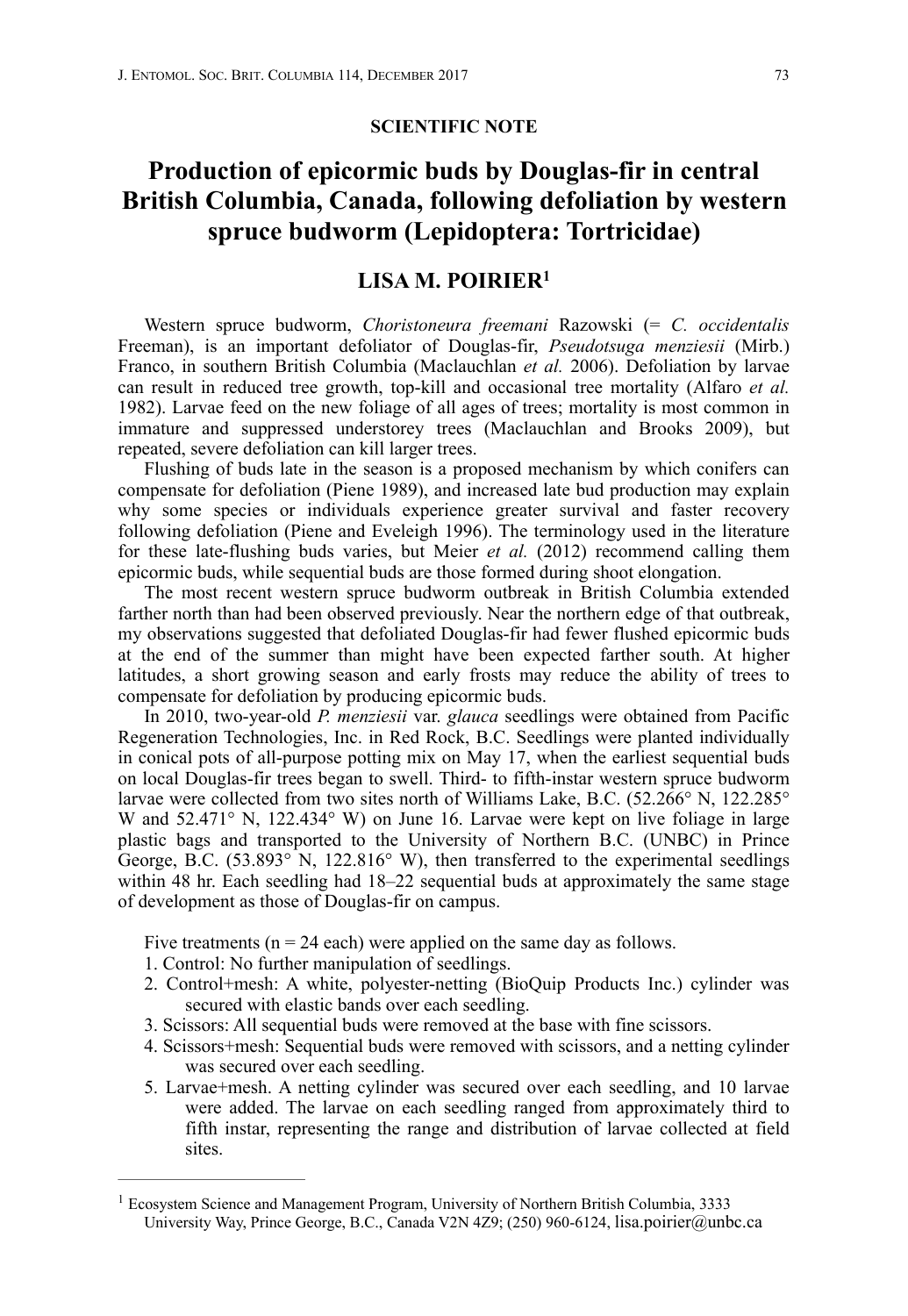A sixth treatment, larvae on seedlings without mesh, was not possible due to the risks of releasing insects in an area where they are not currently found. Seedlings were randomized within racks and placed outside in the compound of the Enhanced Forestry Laboratory at UNBC. They were watered daily, and pupae were removed twice weekly.

Once all larvae had pupated or died, the mesh bags were removed, and flushing epicormic buds were counted for each seedling. Due to heteroscedasticity and small sample size, treatments were compared using a Kruskal–Wallis rank sum test and a Nemenyi *post hoc* test with chi-squared approximation for independent samples (PMCMR v4.1 package; Pohlert 2014) within the R 3.4.0 statistical programming language (R Development Core Team 2016).

Control seedlings, both with and without mesh bags, flushed no epicormic buds (Fig. 1). Destruction of sequential buds, by either scissors ( $P < 0.001$  in all cases) or western spruce budworm larvae  $(P = 0.029)$ , significantly increased numbers of epicormic buds over the control seedlings (Fig. 1). Seedlings defoliated by larvae had significantly fewer epicormic buds than those defoliated with scissors ( $P = 0.034$  for scissors, and  $P = 0.026$ for scissors+mesh). In most cases, epicormic buds on seedlings with larvae showed feeding damage.



**Figure 1.** Numbers of epicormic buds per two-year-old Douglas-fir seedling. Control seedlings were not defoliated; other treatments had expanding spring buds removed with scissors or by feeding of third- to fifth-instar western spruce budworm larvae. Treatments including "Mesh" had seedlings contained in white, polyester-netting cylinders. Boxplots portray the median (midbar in the box), the  $25<sup>th</sup>$  and  $75<sup>th</sup>$  percentiles (box), lowest and highest points within 1.5x the inter-quartile range (lower and upper vertical lines), and outliers (small circles). Large circles show the mean values.

Seedlings defoliated by any means responded with production of new foliage late in the summer. Seedlings with larvae caged on them had significantly fewer flushing epicormic buds than did seedlings that had been defoliated with scissors. Defoliation by insects can have different impacts than defoliation using scissors (Piene and Little 1990); however, in the current experiment, the apparent reduction in epicormic buds in the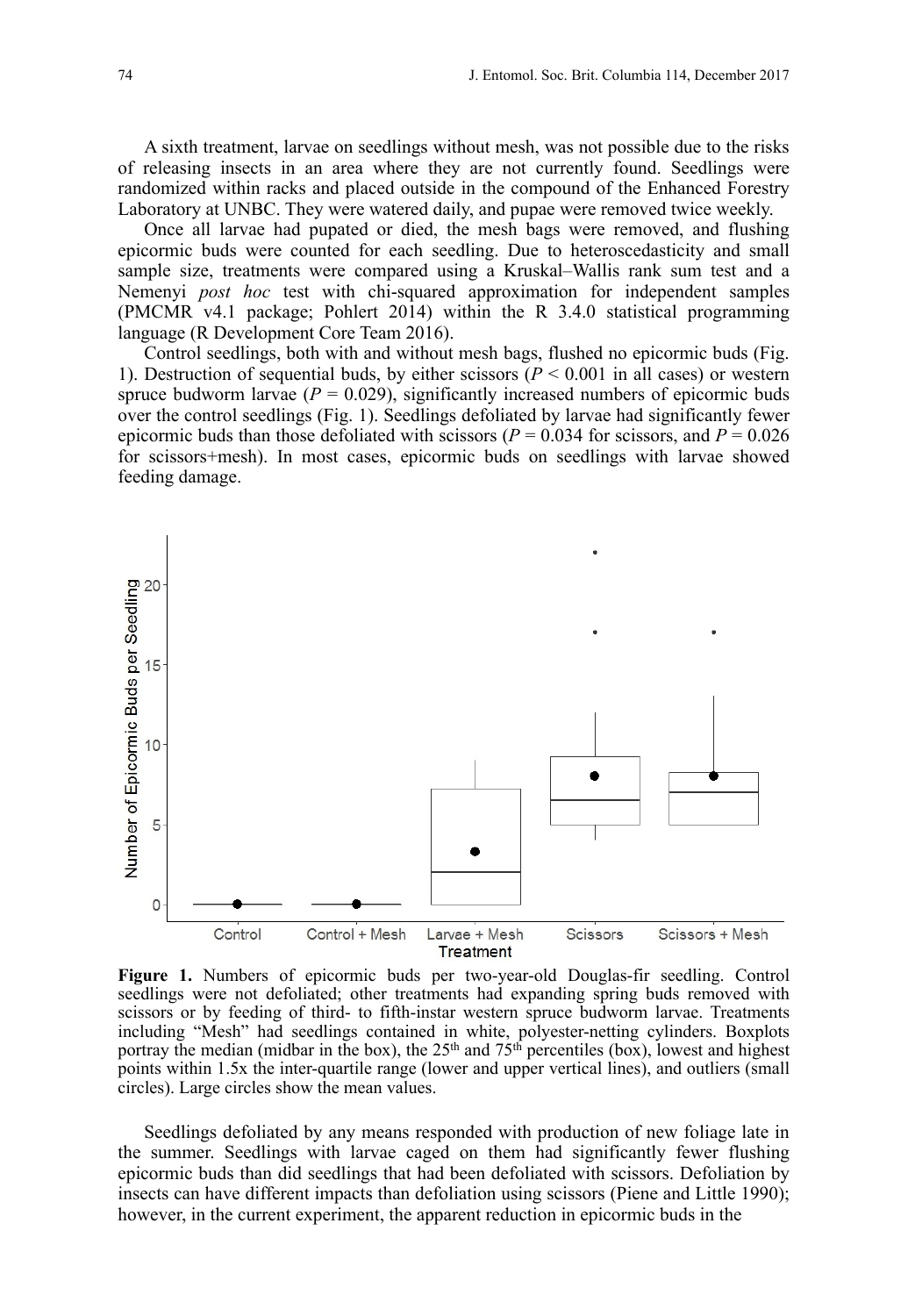budworm-defoliated seedlings may have been due to the continued feeding activity of the larvae. It was not possible to distinguish between sequential and epicormic buds once they had been eaten, as individual buds were not tracked in detail in this experiment.

The larval collection sites north of Williams Lake, B.C., experienced 1,539–1,688 mean annual growing degree days, and 174–180 mean frost-free days from 1961–1990 [\(http://www.climatewna.com/](http://www.climatewna.com/) accessed 2017). Sites near Monte Creek, B.C., where outbreaks have occurred more commonly, have experienced 1,910 mean annual growing degree days and 207 mean frost-free days from 1961–1990 (<http://www.climatewna.com/> accessed 2017). Both the number of growing degree days and the number of frost-free days can vary substantially with location and year; in general, a shorter growing season can be expected in the north and at higher elevations, with a greater risk of early fall frosts, than in the south at lower elevations.

These results suggest that northern trees may experience greater growth losses and potentially higher mortality during western spruce budworm outbreaks than might be anticipated further south. Synchrony between larvae and their host trees is a key component of the population dynamics of this insect; both the beginning and end of the phenological window are important to survival and fecundity (Nealis 2012). The availability of high nutritional–quality buds during later instars could improve the survival and fecundity of larvae at the end of the phenological window (Régnière and Nealis 2016). Depending on location and local weather conditions, however, the short growing season in the north could also result in higher insect mortality in some years.

Further work is needed to investigate the interaction between western spruce budworm larvae and epicormic buds at northern latitudes and at higher elevations. Experiments that track individual buds, compare the effects of natural larval feeding to bud removal later in the season, and examine the impacts on mature trees would all improve understanding of defoliator impacts on northern stands. If field populations of mature trees carry less new foliage late in the summer in the north than they do in the south, the impact of a western spruce budworm outbreak could be more severe in the northern part of the insect's range.

## **REFERENCES**

- Alfaro, R. I., G. A. Van Sickle, A. J. Thomson, and E. Wegwitz. 1982. Tree mortality and radial growth losses caused by the western spruce budworm in a Douglas-fir stand in British Columbia. Canadian Journal of Forest Research 12:780–787.
- Maclauchlan, L. E., and J. E. Brooks. 2009. Influence of past forestry practices on western spruce budworm defoliation and associated impacts in southern British Columbia. B.C. Journal of Ecosystem Management 10:37–49.
- Maclauchlan, L. E., J. E. Brooks, and J. C. Hodge. 2006. Analysis of historic western spruce budworm defoliation in south central British Columbia. Forest Ecology Management 226:351–356.
- Meier, A. R., M. R. Saunders, and C. H. Michler. 2012. Epicormic buds in trees: A review of bud establishment, development and dormancy release. Tree Physiology 32(5):505–509.
- Nealis, V. G. 2012. The phenological window for western spruce budworm: Seasonal decline in resource quality. Agricultural and Forest Entomology. 14:340–347.
- Piene, H. 1989. Spruce budworm defoliation and growth loss in young balsam fir: recovery of growth in spaced stands. Canadian Journal of Forest Research 19:1616–1624.
- Piene, H., and E. S. Eveleigh. 1996. Spruce budworm defoliation in young balsam fir: The "green" tree phenomenon. The Canadian Entomologist 128:1101–1107.
- Piene, H., and C. H. A. Little. 1990. Spruce budworm defoliation and growth loss in young balsam fir: artificial defoliation of potted trees. Canadian Journal of Forest Research 20:902–909.
- Pohlert, T. 2014. The Pairwise Multiple Comparison of Mean Ranks package (PMCMR). R Package. http://CRAN.R-project.org/package=PMCMR.
- R Development Core Team. 2016. R: A Language and Environment for Statistical Computing. R Found. Stat. Comput. Vienna Austria. 0: {ISBN} 3-900051-07-0.